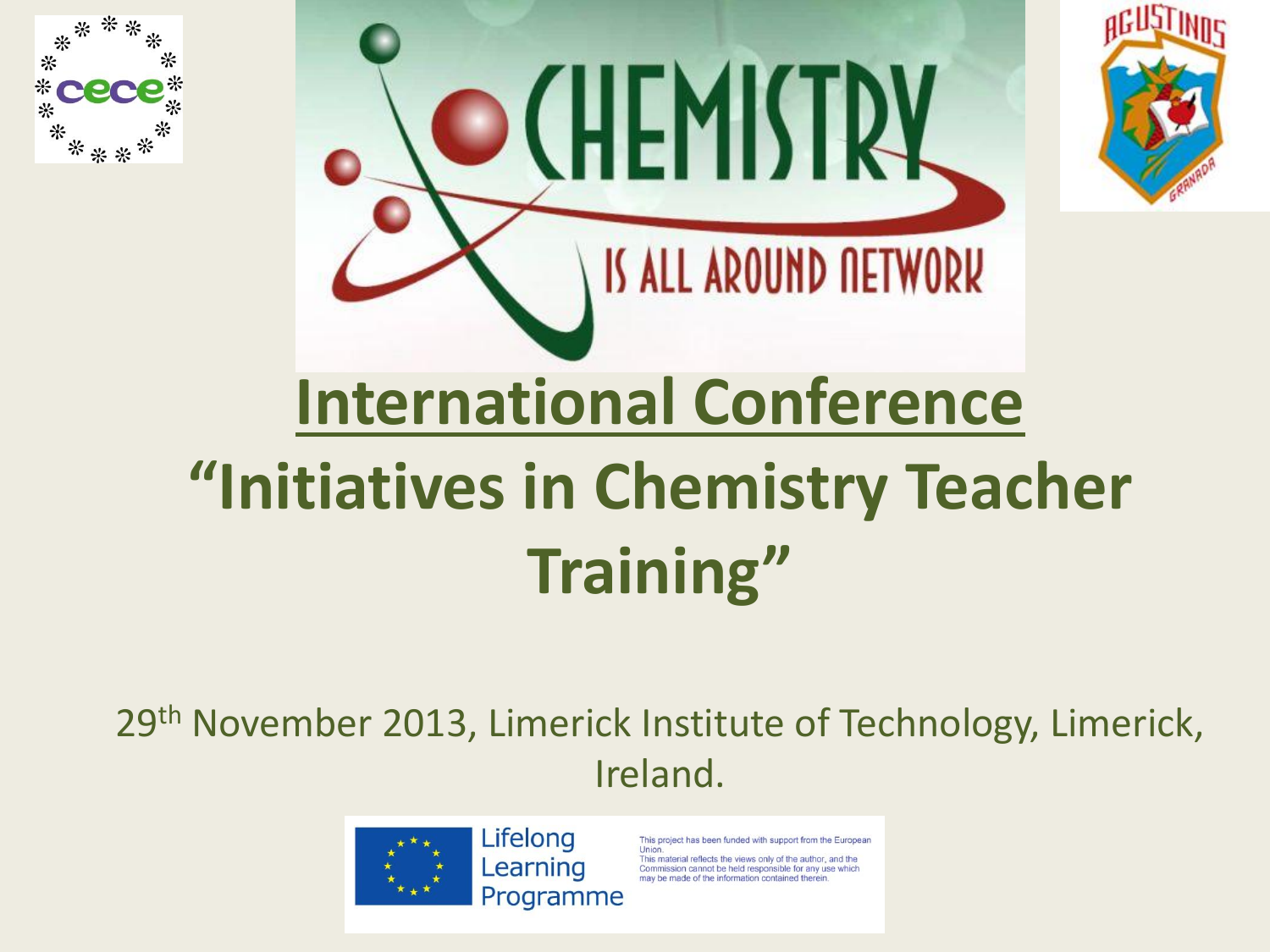





# **SCIENCE TEACHERS TRAINING IN SPAIN**

**Mr. Antonio Jesús Torres Gil. CECE, Santo Tomás de Villanueva School, Granada (Spain)**

#### **INTRODUCTION**

- Teacher's training has also to include contents on the *history of scientific ideas, processes of knowledge building, interaction with other subjects* and *staying update with specific and technological recent developments.*
- Some authors suggest the *inclusion of contents related to sciences' didactics, students' assessment* and *pedagogical training that might enable students to reflect on their practice and get involved in educational innovation and research tasks.*



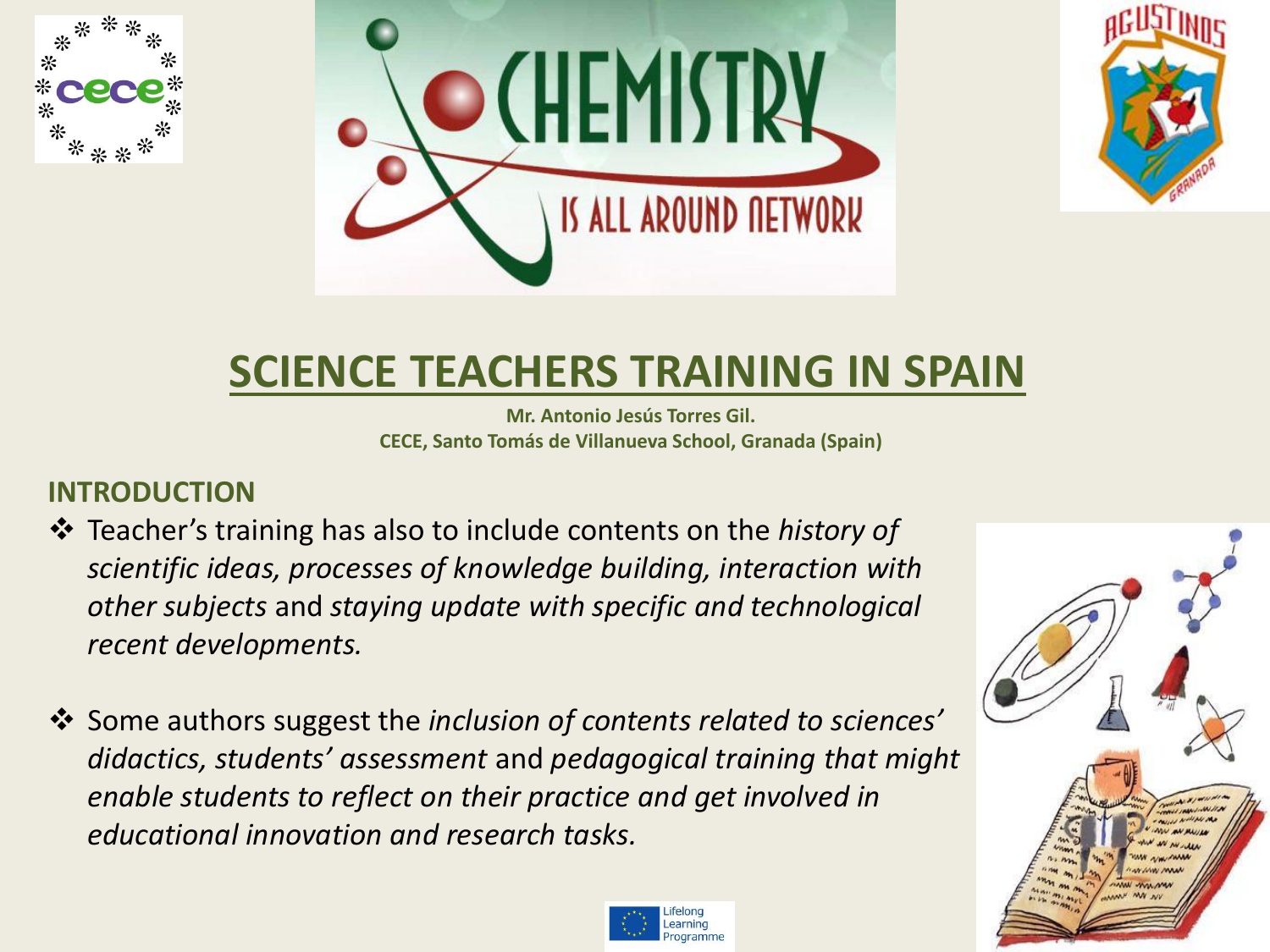





## **Teacher training national situation**

 **Since 70s to 2009**, the Secondary Education Teacher Training Programme in Spain consisted on the Educational Aptitude Course (CAP)



- **From academic course 2009/2010** onwards, a new curriculum is being introduced: 60 ECTS (1500 hours) credit MASTER organised by public and state Spanish Universities.
- ❖ The MASTER was structured into three modules:
- **1. Generic Module (12 ECTS)** devoted to general contents, including: *educational processes and contexts, society, family and education.* Its objective is to acquire several competences related to **communication processes** and problem solving. Further more, education and social contexts are related in this section in order to **increase the acquirement of social competences** connected to respect equal rights and duties.
- **2. Specific Module (14 ECTS)** devoted to specific contents, including: *complements for disciplines training, learning and teaching of each specific subject* and *teaching innovation and introduction to educational research.* Future teachers need to learn how to transmit a **dynamic view of their subject** through history, **recent developments**, the acquirement of knowledge about theoretical/practical contents and how to transform curricula into activity and work programmes which means the importance for the future teacher to learn **how to put into practice innovative teaching resources**, basic research and evaluation techniques.
- **3. Practicum (16 ECTS)** the main aim is to gain some experience in **planning, teaching** and **assessing** the subjects they specialized in.

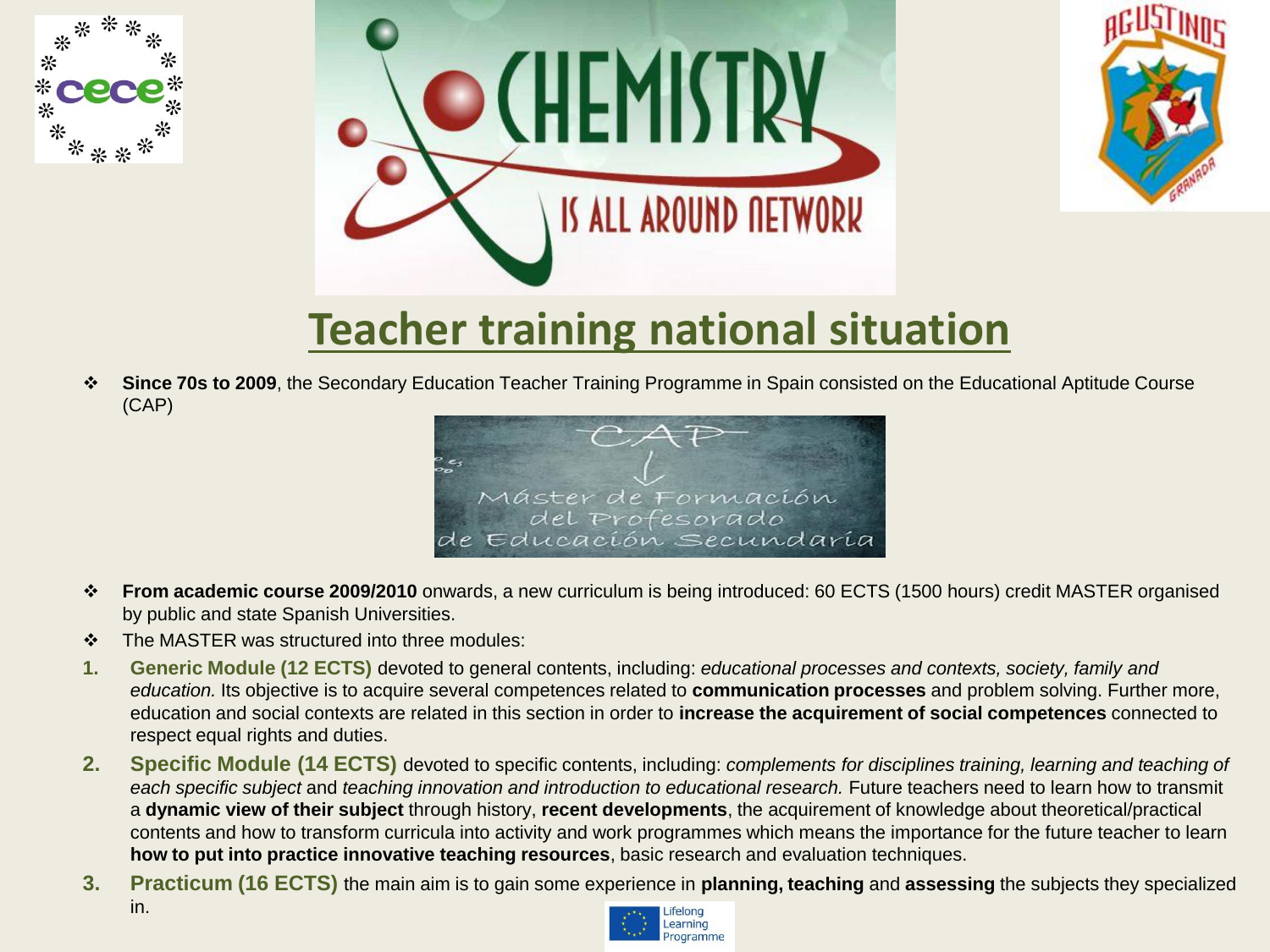





## **Lifelong Training**

- Lifelong training should allow the achievement of goals such as widening teachers' specialized and didactic knowledge, enabling teachers to design curricular projects and developing more critical and cooperative didactic practices.
- $\cdot$  In Spain, teachers' training on active service is optional and it is organized by the Education Ministry through Educational Technologies and Teachers Training National Institute **(INTEF)**, Education Councils of Regional Governments through their Teachers Training Centres **(CEPS),** Universities through Lifelong Training Centres, trade unions, employers and teachers associations and private institutions **(CECE).**
- **A new model of Lifelong learning** is arising in Spain. Its basic features are: the improvement of school success, acquisition of basic competences, ICTs application in the classroom, multilingualism, inclusion and cohabitation, good-quality management of Centres and educational leadership.
- Moreover, the idea of training teachers in their centres **linking their training to their own educational projects** is starting to arise in recent conferences. This way, training would be related to the centres' needs.



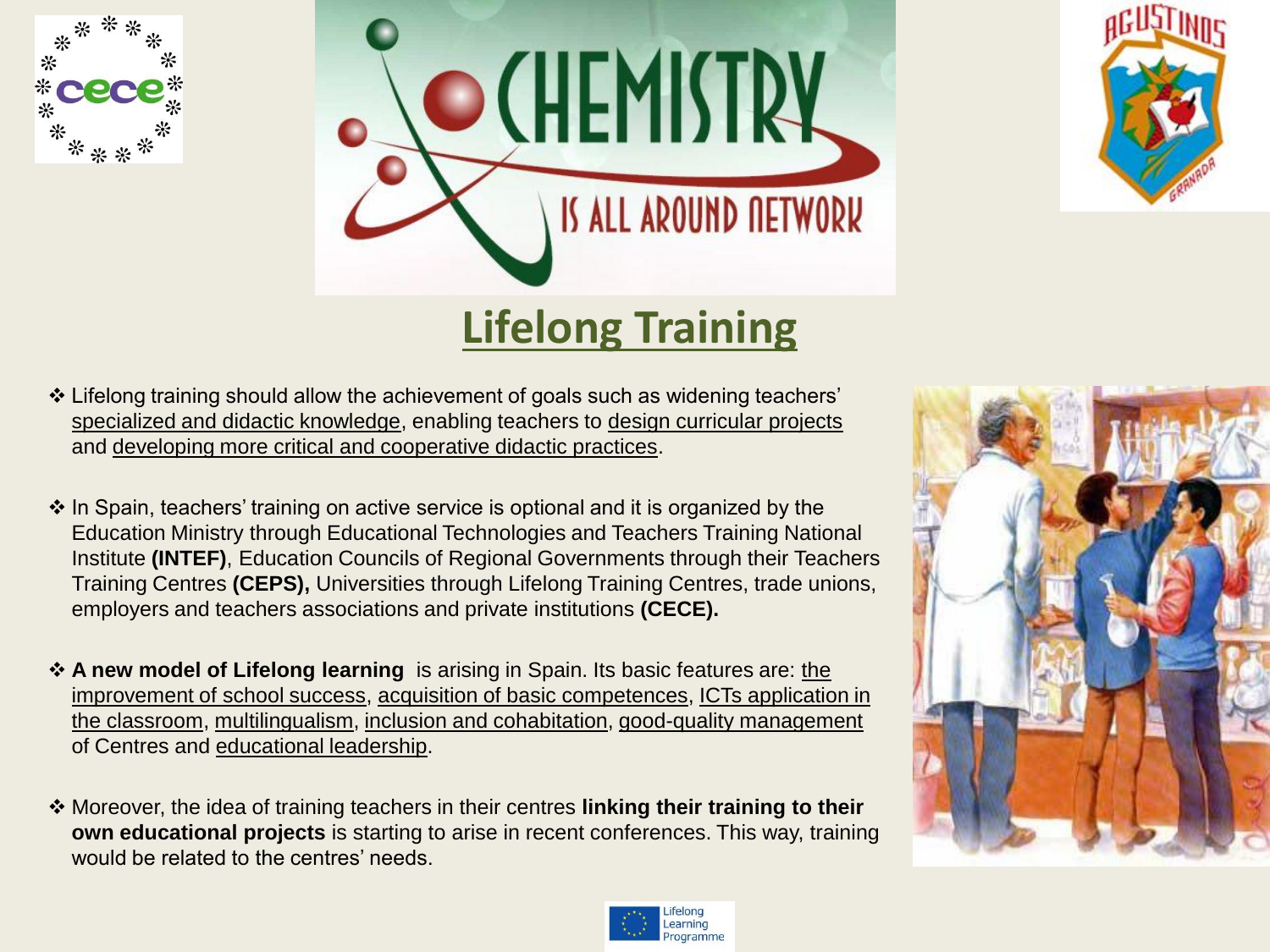





### **Strengths and weaknesses of the Master and the Lifelong**

### **training**

### **Strengths**

- $\checkmark$  High degree of implication and motivation from teachers and students.
- $\checkmark$  The Master can become a permanent teaching instrument for tutors and a initial training tool for prospective teachers.



- $\checkmark$  It reinforces the relationship between universities and secondary education teachers.
- $\checkmark$  The use of virtual environments.
- $\checkmark$  Teachers are offered a wide range of courses specialized.

#### **Weaknesses**

- $\downarrow$  Hasty implementation of the Master.
- $\downarrow$  Lack of coordination between institutions and teachers involved.
- $\downarrow$  Economic criteria as a priority in the design of the curricula activities.
- $\downarrow$  Lack of coherence between teaching models expected to use in the classroom.
- $\downarrow$  Teacher's courses are not compulsory.
- $\downarrow$  Lack of time for teachers to attend training courses.



Teachers' courses are not compulsory.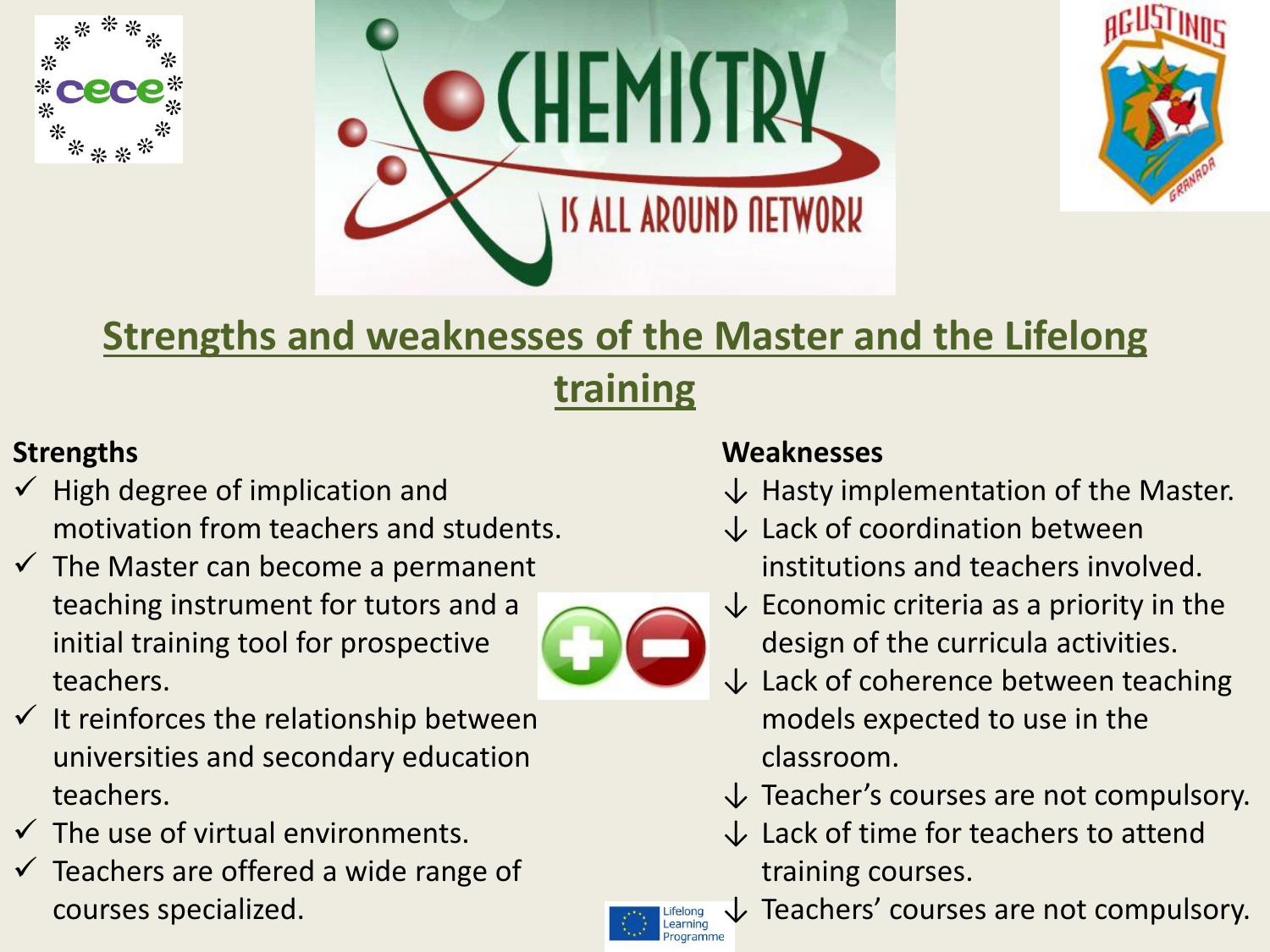





# **Conclusions**

- $\cdot$  The teacher training in Spain needed some changes.
- ❖ Initial training shows many failures due to its hurried implementation and coordination mistakes.
- Long-life training still needs to be adapted to the centres' real needs.
- $\cdot$  It is not easy to motivate teachers who have little time and whose education is not oriented towards research in the classroom.
- $\cdot$  Those problems will be solved provided that both, teachers and students, get strongly involved in the process and a long teacher training programs count on institutions' support, in order to achieve high-quality teaching and properly qualified teachers.